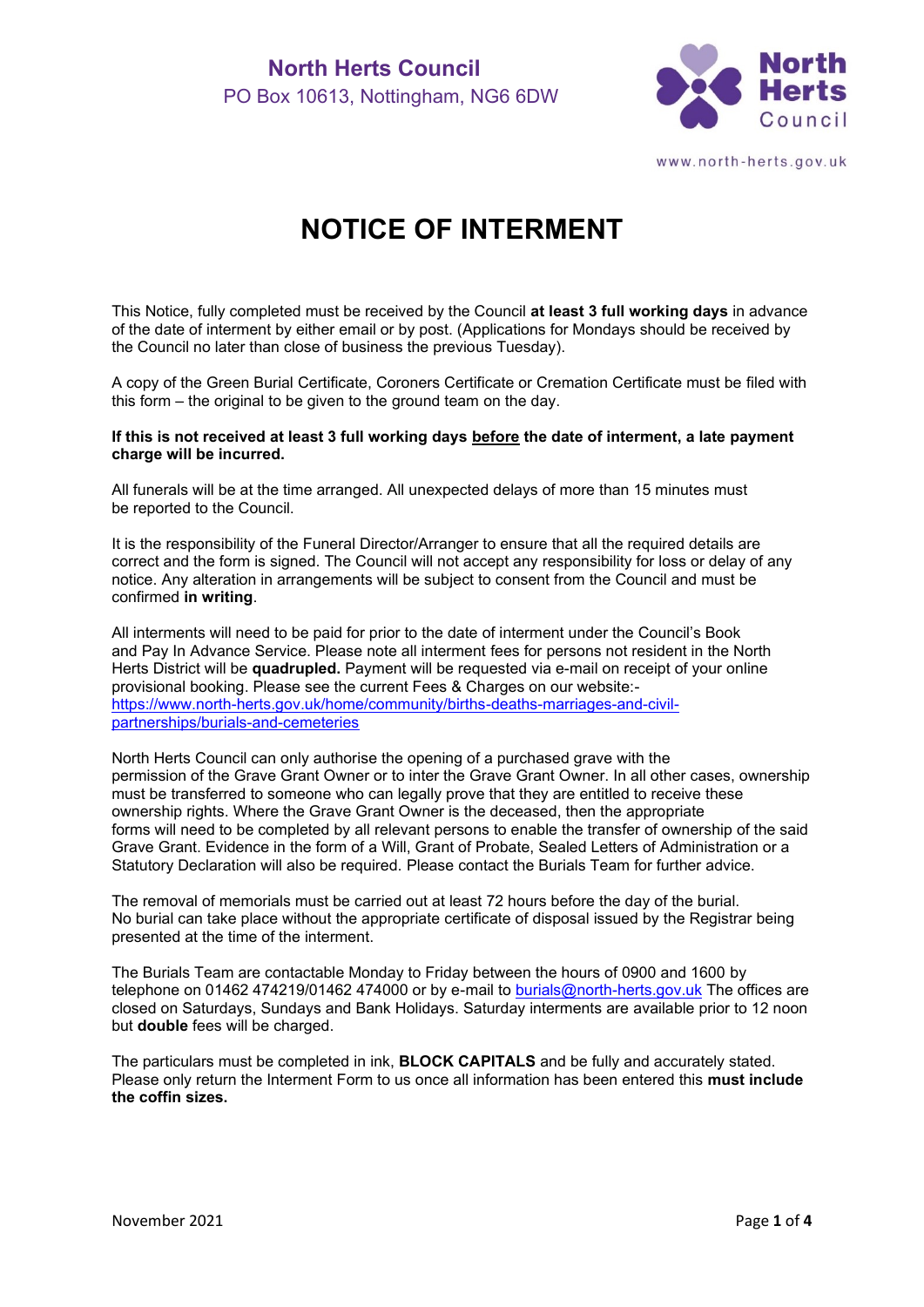

www.north-herts.gov.uk

## **APPLICATION FOR INTERMENT**

| Cemetery (For Letchworth: Icknield Way/Wilbury Hills, for Royston: Melbourn Rd/Stamford Avenue) |
|-------------------------------------------------------------------------------------------------|
|                                                                                                 |
| Address of Deceased (if in a care home please provide previous address as well):                |
|                                                                                                 |
|                                                                                                 |
|                                                                                                 |
|                                                                                                 |
|                                                                                                 |
|                                                                                                 |
|                                                                                                 |
|                                                                                                 |
|                                                                                                 |
|                                                                                                 |
| Burial Type (Burials - is it a coffin/casket? Ashes - is it a casket/polyurn?):                 |
| Size of Coffin/Ashes Casket (in inches):                                                        |
|                                                                                                 |
|                                                                                                 |
|                                                                                                 |
| Attendees on the day (Please specify - None / Family / Minister):                               |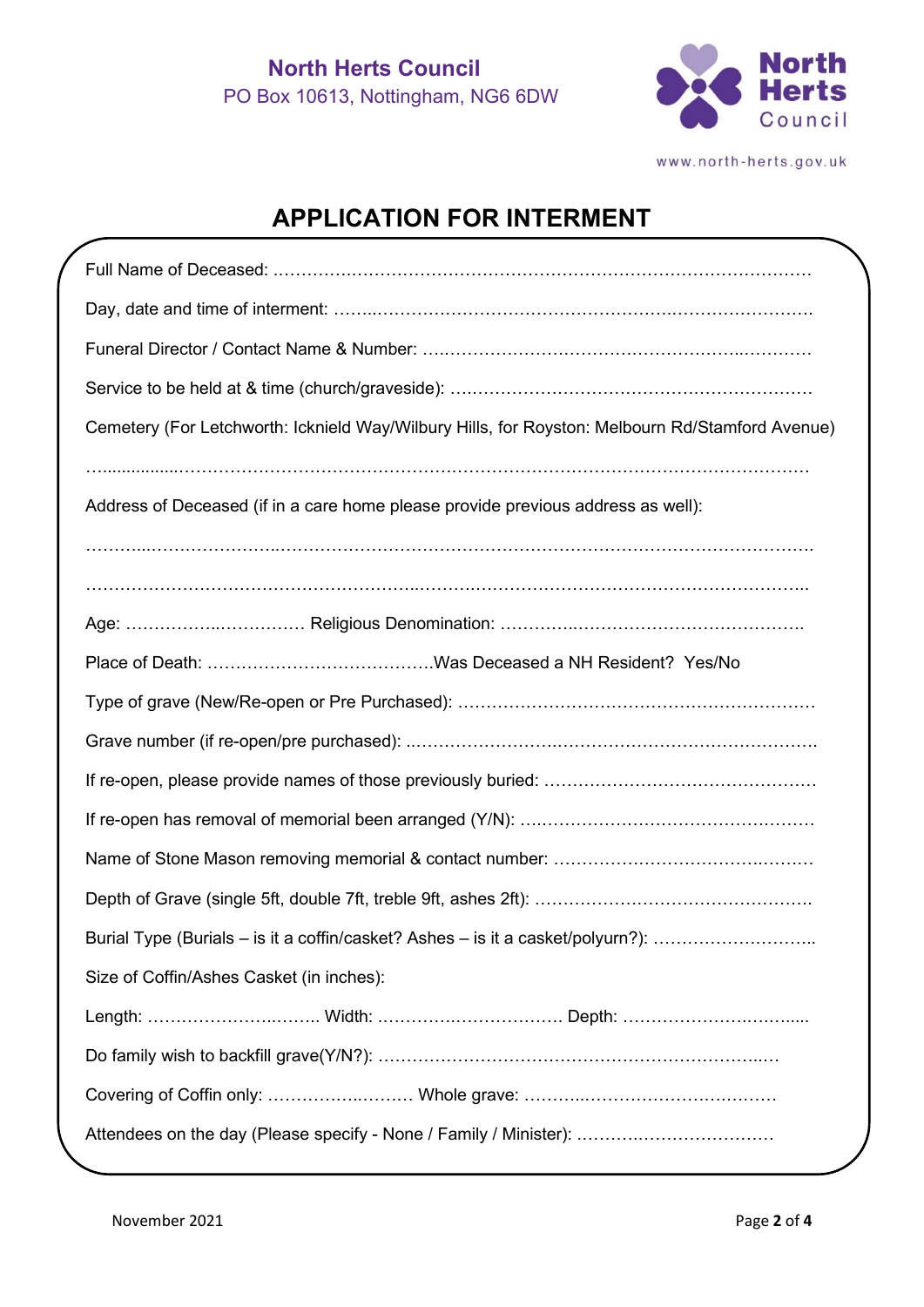## **North Herts Council** PO Box 10613, Nottingham, NG6 6DW



www.north-herts.gov.uk

#### **Please complete Section A (new grave/new ashes) or Section B/C (re-opening/re-open ashes)**

| Section A: New grave only (Maximum of two joint owners)     |  |  |
|-------------------------------------------------------------|--|--|
| I/We would like to purchase the Exclusive Rights of burial: |  |  |
|                                                             |  |  |
|                                                             |  |  |
|                                                             |  |  |
|                                                             |  |  |
|                                                             |  |  |
|                                                             |  |  |
|                                                             |  |  |
|                                                             |  |  |
|                                                             |  |  |
|                                                             |  |  |
|                                                             |  |  |
|                                                             |  |  |

#### **Section B: Previously purchased to be opened where Grave Grant Owner is deceased**

| To be completed by the next of kin/executor/administrator where the deceased is the grant owner:     |  |  |
|------------------------------------------------------------------------------------------------------|--|--|
|                                                                                                      |  |  |
|                                                                                                      |  |  |
| I am the next of kin of the owner / executor / administrator of the Owner's estate (delete). If none |  |  |
|                                                                                                      |  |  |
|                                                                                                      |  |  |
|                                                                                                      |  |  |
|                                                                                                      |  |  |
|                                                                                                      |  |  |
|                                                                                                      |  |  |